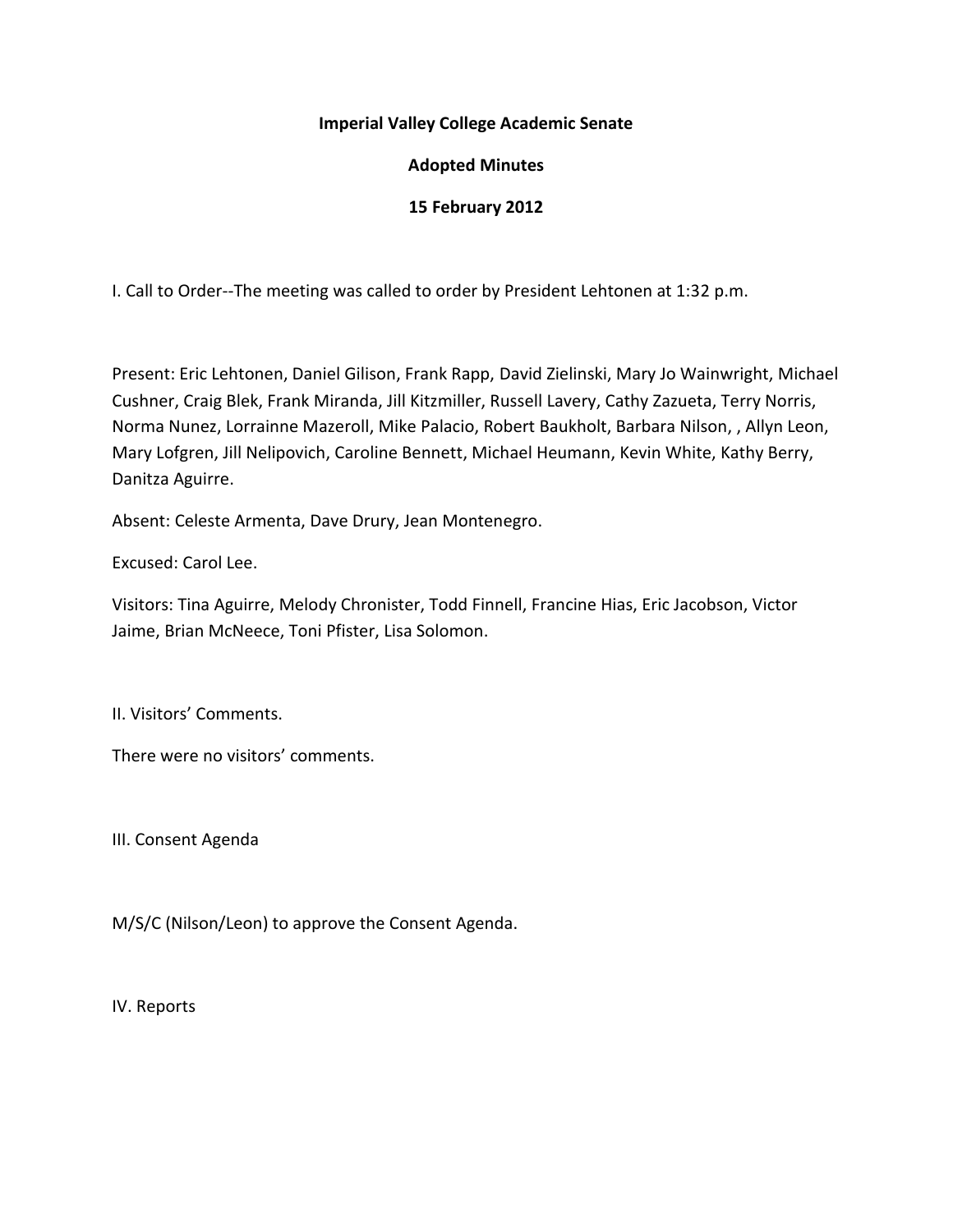1. President—Eric Lehtonen announced to the Senate that Laura Mosier has been named as an alternate faculty representative to the College Council, filling one of the faculty vacancies to that committee. One vacancy remains.

President Lehtonen informed the Senate that Russell Lavery has replaced Jim Fisher on the Presidential Search Committee. President Lehtonen thanked Senator Lavery for taking on the important task of faculty representation on that committee.

- 2. Past President—no report.
- 3. Treasurer—Jill Nelipovich reported that the IVC Academic Senate balance stood at \$4,635.03. Treasurer Nelopovich further reported that she had submitted a report to the Budget and Planning Committee with identification of items suggested for removal from the Academic Senate budget in order to satisfy the request for a 5% reduction in budgets due to the state fiscal crisis.
- 4. Associated Student Government—Associated Student Government Representative Danitza Aguirre reported that members of the Associated Student Government would be assisting with the IVC Sweetheart event, in observance of Valentine's Day, at half time of the IVC basketball game this evening. Ex-officio Senate member Aguirre further informed the Senate that the IVC men's basketball team is currently ranked #11 in the Southern Section of the State of California Community Colleges and would be playing San Diego City College tonight for first place in the Pacific Coast Conference.
- 5. Part-Time Faculty—no report.
- 6. Curriculum Committee— Vice-President for Academic Services Kathy Berry announced to the Senate that the regularly scheduled Curriculum Committee meeting for Thursday, 16 February 2012 had been cancelled.
- 7. Other Committees— Student Learning Outcomes Committee Chairwoman Toni Pfister reminded the Senate that cycle assessments were due by Friday, 17 February 2012. Chairwoman Pfister requested paper versions of the cycle assessments in addition to emailed copies. Chairwoman Pfister announced that she will be in the IVC Faculty Lounge this afternoon so that faculty members working on cycle assessments may more easily speak with her directly about any questions or concerns which they may have regarding the assessments.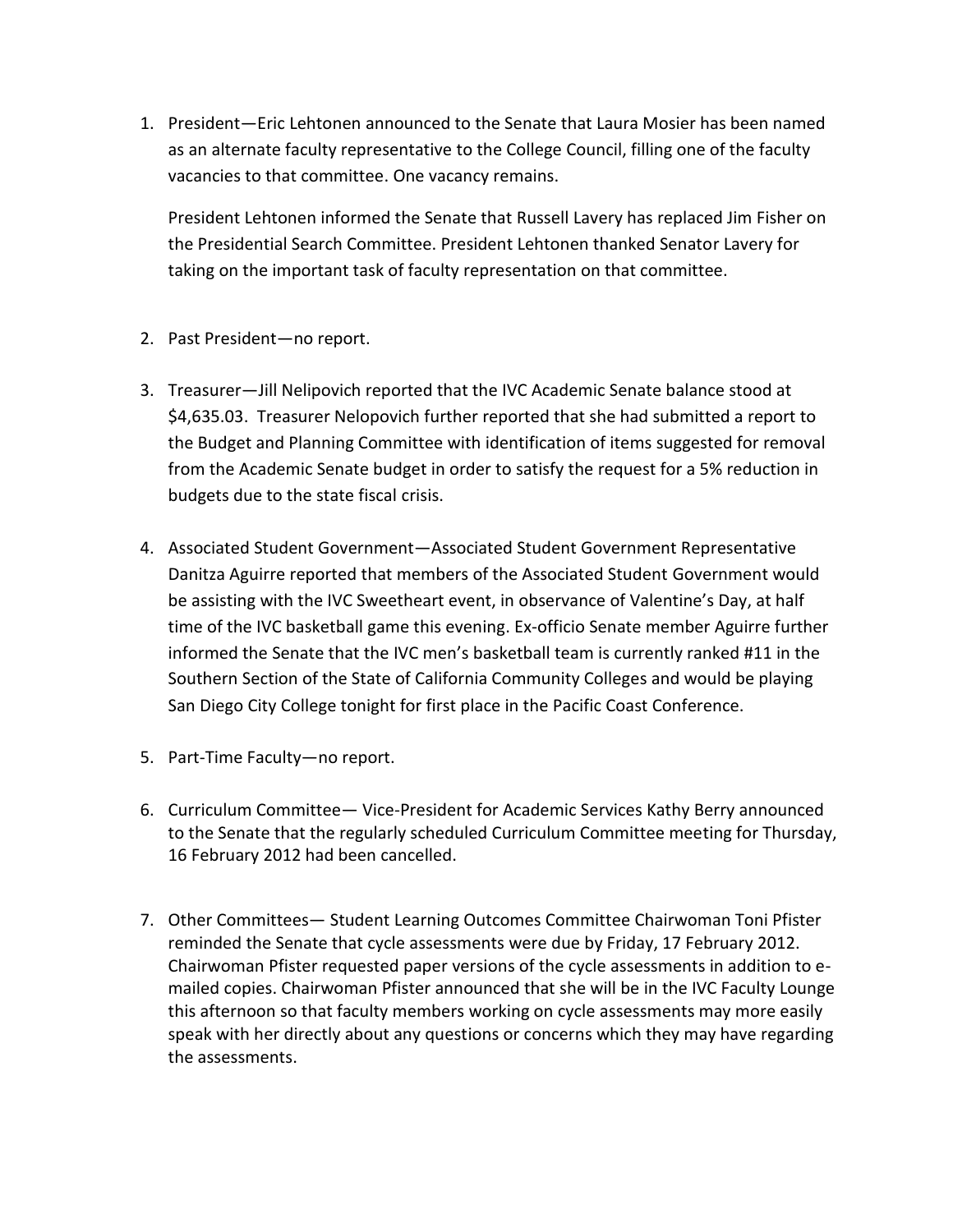SLO Chairwoman Pfister further reported that she will be attending an SLO conference at Miramar College and that work on Service Area Outcomes, Program Learning Outcomes, and Outcomes for the ATLAS Grant continues. She also stated that the SLO website had not been moved to the new IVC website and that the old website was no longer able to be updated.

Co-Chair of the Continuous Accreditation Readiness Team Brian McNeece reported that much work was continuing to be done in the on-going effort to prepare IVC for its next accreditation team visit and that only seven California community colleges received full accreditation in the most recent accreditation cycle.

### V. Action Items

There were no action items.

### VI. Information

- 1. President Lehtonen reported that David Zielinski is the new Academic Senator from the Arts and Letters Division. President Lehtonen welcomed Senator Zielinski and thanked former Senator Glenn Swaidon for his service to the Senate.
- 2. Vice-President John Lau was unable to attend the Senate meeting, and thus the report on reduced services shall be rescheduled for the regularly scheduled Academic Senate meeting on Wednesday, 7 March 2012.
- 3. Secretary Frank Rapp informed the Senate that Mike Palacio, Jr. had won the election to replace Monica Ketchum as a Part-Time Senate representative for the balance of the 2011-2012 term of office.

#### VII. Discussion

- 1. Secretary Frank Rapp reported that the IVC Academic Senate Constitution and By-Laws Ad Hoc Committee had continued to meet and work on proposals for revision of the Senate Constitution and By-Laws. Secretary Rapp stated that it is the intent of the ad hoc committee to have a document ready for the regularly scheduled Senate meeting of Wednesday, 7 March 2012 at which time the Senate may vote on whether or not to submit the proposed revisions to the IVC faculty for approval.
- 2. President Lehtonen reported that the Honors Ad Hoc Committee had received feedback on the rough draft proposal which it had presented earlier and added that due to illness of the committee chair had not made any further progress. He further stated that the ad hoc committee will meet again next week.
- 3. Vice-President Daniel Gilison wished to thank Melody Chronister for her assistance with research into final exam block schedules. Vice-President Gilison informed the